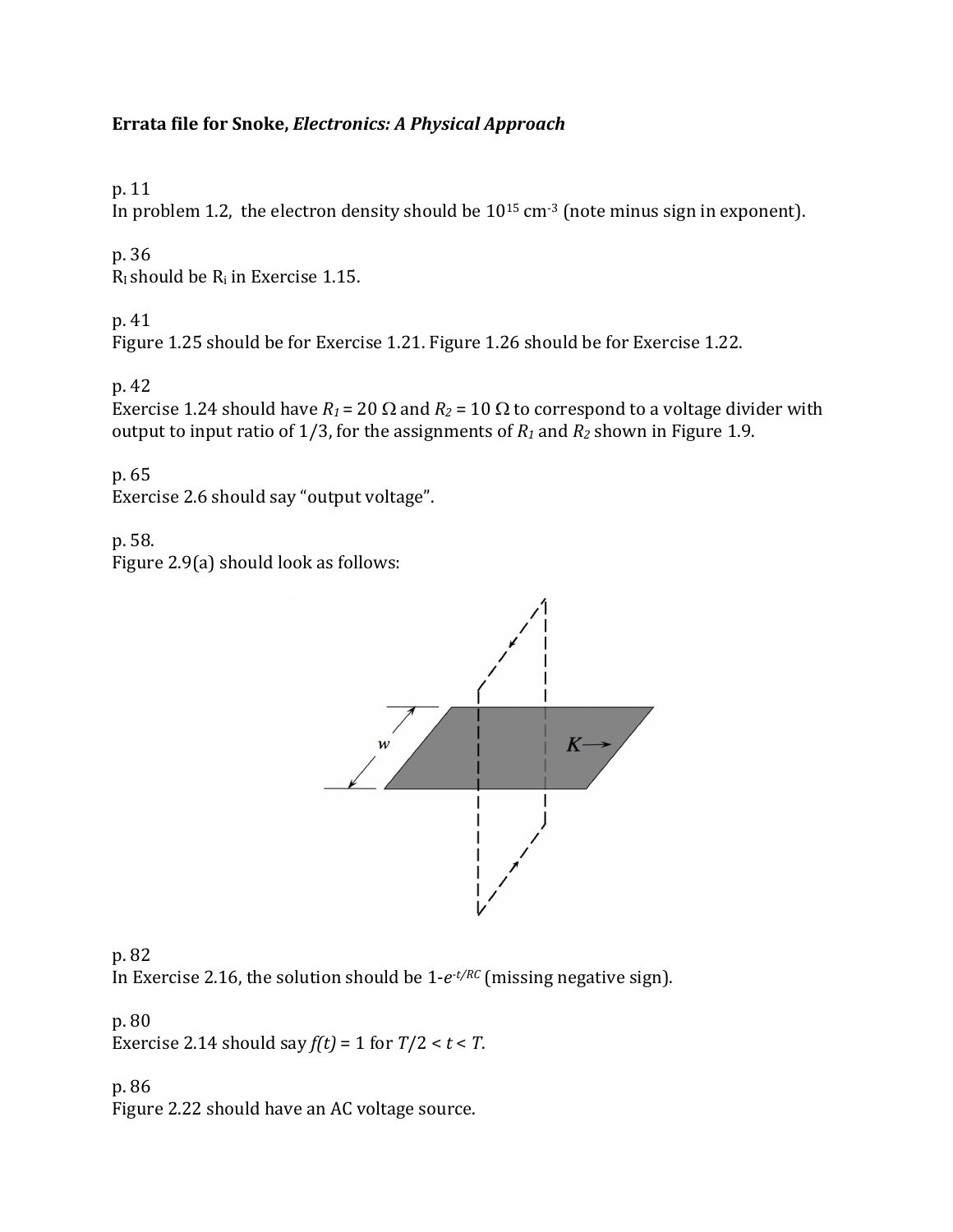p. 98

Figure 2.29 is missing a resistor in between  $V_i$  and the rest of the circuit.

p. 104 Equations (3.2.2) and (3.2.3) should use *I* and *V*, not  $I_n$  and  $V_n$ .

p. 116 Exercise 3.8(b) should use  $|V_0|^2$  and  $|V_1|^2$ .

In Exercise  $3.9(b)$  the right-hand side of both equations should have the opposite sign.

p. 132 

The second paragraph under "Impedance of a transformer" should start with "Whatever power is not reflected from the transformer".

p. 143 

Exercise 3.21 should use a different symbol for the amplitude instead of *V*<sub>0</sub>.

p. 150 

The integrals in (3.8.12) and (3.8.13) should be over  $d^3r'$ 

In Equation (3.8.16), *d* is never defined. It is the offset in the *y*-direction of the two wires, equal to half the distance between them.

The calculation of Equations  $(3.8.16)$  and  $(3.8.17)$  is incorrect, because it leaves out the dependence of  $|r'$ - $r$  on *x*. The conclusion is correct, however, that the infinite transmission line does not radiate into the far field. See the solution to Exercise 3.25 in the solution manual for the full calculation.

p. 151

The model presented in Exercise 3.25 is oversimplified; the full current and voltage relation on the line must be taken into account to give the correct calculation. See the solution given in the solutions manual.

p. 183 Exercise 4.2 should note that  $V_{12}$  is negative.

p. 213 Equation (4.5.7) should have  $eV_0$  in the exponent, not  $qV_0$ .

p. 233 Exercise 4.30 should include the information that  $I_s = 10^{-6}$  A.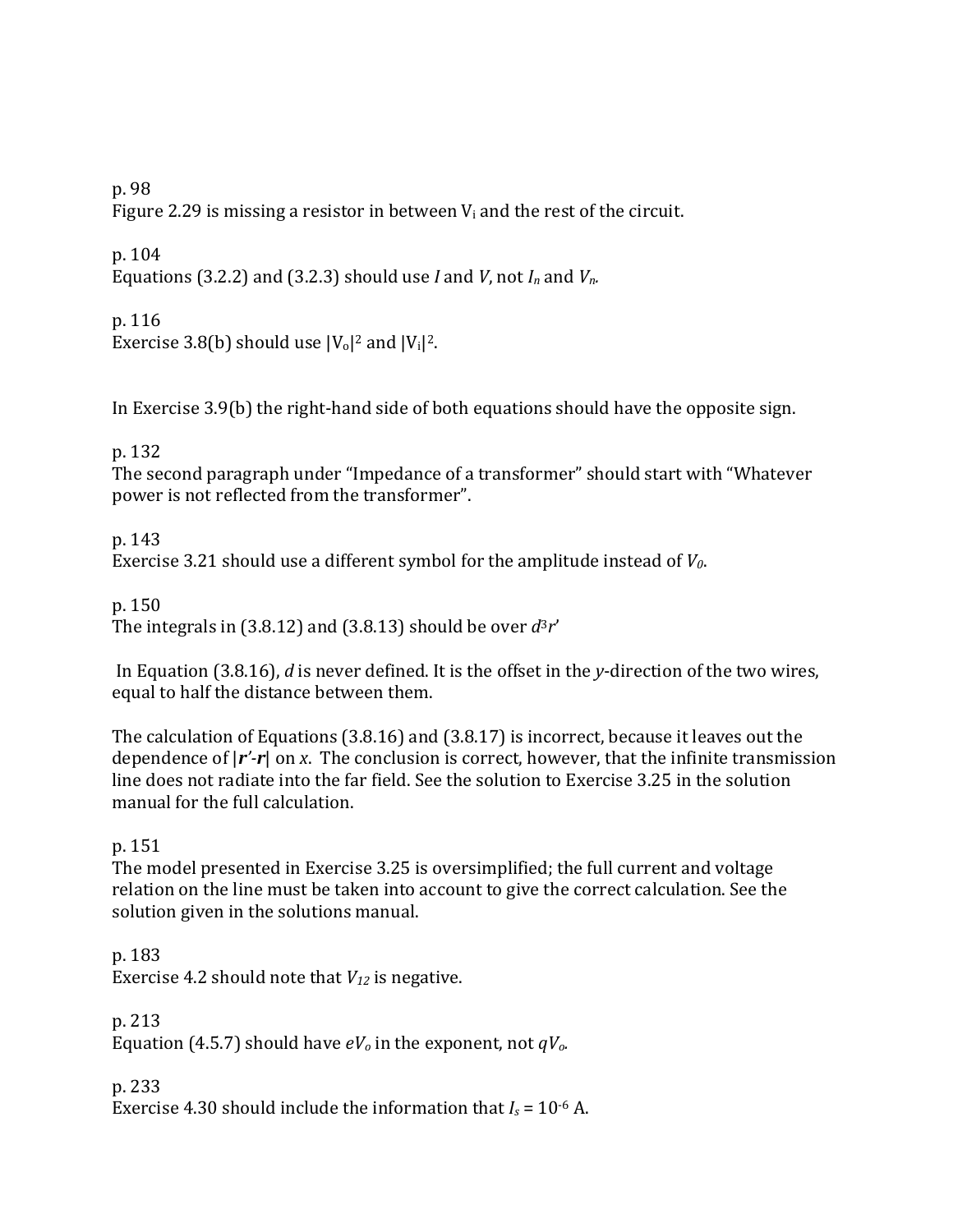#### p. 237

The leftmost region of Figure 5.3 should have only a donor level, and no acceptor level.

## p. 238

The negligible term  $2I_s/\beta$  is dropped in the second line of (5.2.2).

### p. 239

The last term of both lines of (5.2.3) should depend on  $V_{BE}$ , not  $V_{BC}$ , i.e., should be  $-(I_s/\beta)(exp[eV_{BE}/k_BT]-1).$ 

### p. 242

In the data sheet, "lc" should be read as "Ic", i.e., the collector current.

### p. 242

Exercise 5.1 should use a higher resistance to keep the collector current below the rated value of 1.0 A. A value of 67 mA into the base (for the stated gain of 15) implies a base resistance of  $(4.4 \text{ V})/(0.67 \text{ A}) = 65 \Omega$ .

### p. 245

In Exercise 5.4, part (c), the function to be plotted should be  $I_c(V_{CE})$ .

### p. 285

There is a missing intersection dot in Figure 5.33.

### p. 312

The vertical axis of Figure 6.20 should be labeled  $V_i/V_o$ . Also, it is unclear in this plot, but the peaks do not cut off at a finite value; they extend to infinite positive or negative gain where the denominator of  $(6.5.5)$  vanishes.

### p. 323

Exercise 6.23 should say "low-pass Butterworth filter".

### p. 336

Exercise 6.26 should say that the variable resistor can change from 10 to 100  $\Omega$ ..

### p. 338

Figure 6.27 calls the circuit an "oscillator" but although it is a variation of an oscillator circuit, the time dependence does not oscillate.

# p. 350

Figure 7.9 has an unnecessary dot on the  $Q_3$  output.

### p. 368

The resistances in Figure 7.16 should be labeled R, 2R, 4R, 8R, not R, R/2, R/4, R/8.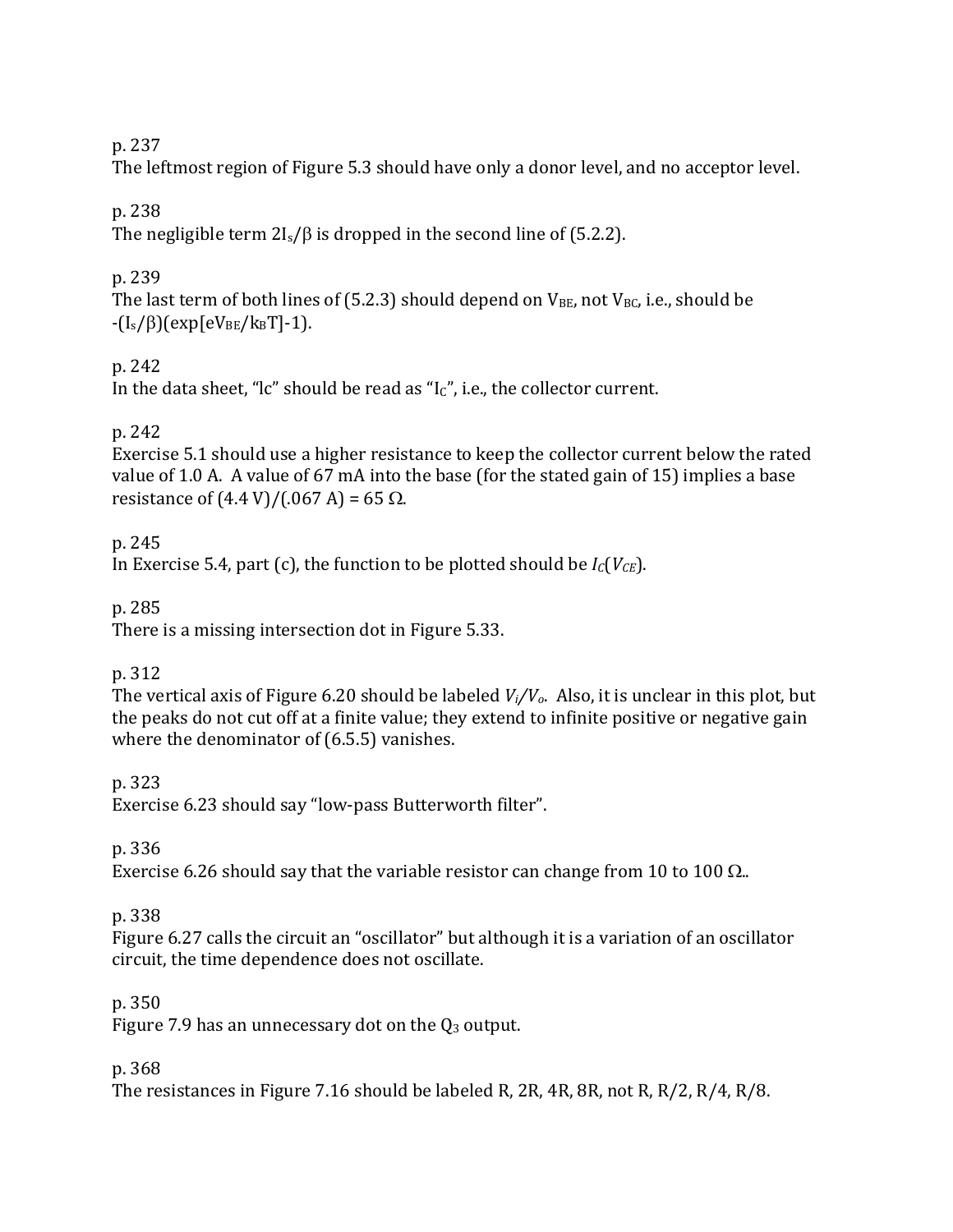#### p. 386

In the table for Exercise 7.27, the third column should be labeled "Output 1"

### p. 407

In Exercise 8.7, the last sentence should say "go back to waiting".

## p. 419

In Exercise 8.13 the scattering time for defects should be written  $\tau_D$  everywhere, not  $\tau_d$ .

# p. 434

The first sentence of the second paragraph of the subsection labeled "NRZI coding and clock synchronization" should read, "The non-return-to-zero invert-to-one (NRZI) standard assigns the bit 1 to any change of the voltage state in a given clock cycle and the bit  $0$  to no change of the voltage."

### p. 445

Exercise 8.25 cannot be done as stated, that is, written as a fully position-independent code, unless there are additional commands besides those in Table 8.1. See the discussion in the solution set for Exercise 8.25.

### p. 462

Exercise 9.8 should include the resistance  $(50 \Omega)$  and *I<sub>s</sub>* value  $(10^{-12} \text{ A})$ .

p. 497 

The value of A in Exercise  $9.19$  should be  $300$  cm<sup>2</sup>.

# p. 504

The reference to back emf should refer to the last part of Section 9.7.1.

# pp. 543-544

Figures 10.11 and 10.12 have the surface charges labeled incorrectly: Both should have  $+\sigma'$ on the top plate and  $-\sigma'$  on the bottom plate.

# p. 557

The sentence after Equation  $(10.5.15)$  should have  $I_{ext}$  not *I*.

# p. 569

The end of the footnote 14 should read "centimeters or greater."

# p. 572

The last sentence in Exercise 10.32 should ask "For what values of *L* and *I<sub>c</sub>*…", not what ratio.

p. 610